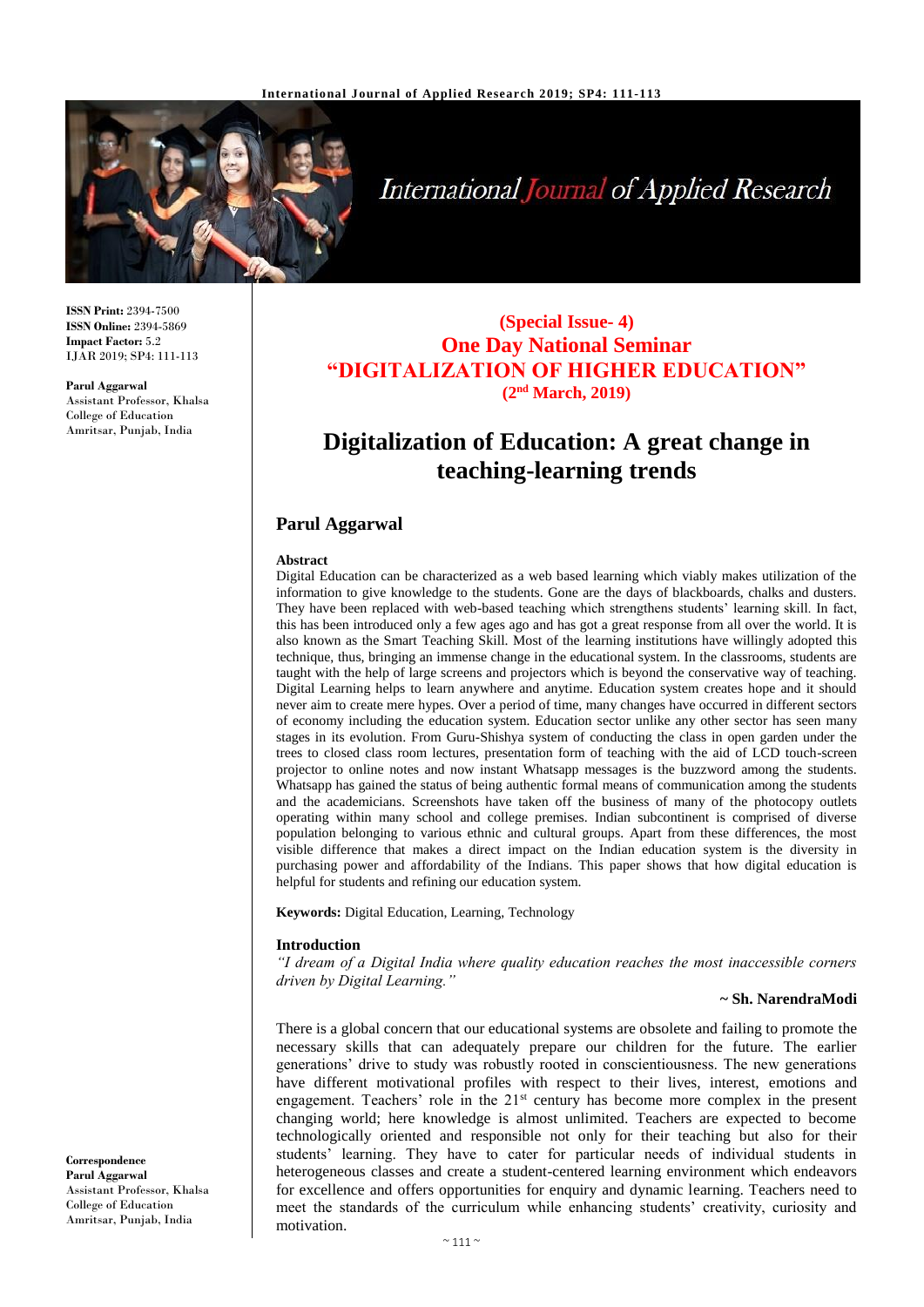# **The most obvious benefits of digital education**

Digitalization of records, attendance and examination papers has taken place. But the gains are much more far-reaching in the area of e-Education. Students not only get access to instant information about anything but learn much better when digital classrooms open up the possibility of live and experiential education. A digital classroom is often no more than a connected computer attached to a projector but it opens up new magical world to the students. On the other hand, teachers can prepare better lesson plans and engage in participative teaching a lot easier. Learning becomes much more fun and enrolment increase dramatically. What's more, the fun can multiply many times over when tablets are distributed or when students use smartphones even when classes are over. Higher education institutions get a number of opportunities as the result of the digital revolution. This is because higher education institutions perform a number of scholarship functions including teaching and research which are affected by the availability and usage of digital technologies (Weller & Anderson, 2013) <sup>[5]</sup>. In the new digital and knowledgeable society in the  $21<sup>st</sup>$  century, education is facing great challenges from traditional ways of learning towards innovative ways of learning. It also raises great demands for the transformation of teachers' roles from the traditional knowledge transmitter to a new set of roles such as facilitator and coordinator. This transformation requires that teachers should face their new tasks in a more flexible way and be prepared for their new roles. While the introduction of Information and Communication Technology (ICT) and other digital technologies in some higher institutions of learning has yielded positive results as the birth of interactive learning has called into question the acceptance of such teaching tools and the new roles that teachers have to play (Avishakar, 2013) [1]. The role of teachers has transferred to a more broad and diverse definition to meet the needs of learning communities. I think the way how teachers view and interact with students is changing as well. In a diverse society, teachers should view each student as an individual and facilitate learning based on personal interests. It's the diversity and individualization that make the world unique and special. Even though it sounds difficult but it is not impossible. The rising question is how teachers know all kinds of knowledge and skills to teach every student with different talent? As a result, this is where networked learning comes into play.

Lentell (2003) states that academicians have to be knowledge experts, effective listeners and communicators as well as coaches, facilitators, mentors, problem solvers, designers, supporters and resource coordinators. As an effective teacher in the digital era, he/she has to know where to find relevant information, how to solve problems and what to keep up learning. Generally speaking, a teacher has to improve teaching methods and develop professional learning continually along with new developments. Hence, teachers in the  $21<sup>st</sup>$  century have to comprehend that change is inevitable and must accept as well as prepare for growth. Most essentially, learning from networks related to professional developments or personal interests put away teachers' time-consuming efforts and prepare them with rationality when change happens. If the teacher employs digital resources judiciously, he can create a digitalized environment having the following effects on teachinglearning process.

# **Basic Effects of Digitalized Education on the Teaching-Learning Process (Education System)**

- Has an improving effect in terms of quality of students' work and practical examples through visualization.
- Improves poor handwriting and language skill through word processing.
- Facilitates self-pacing with increased capacities to deal with individual learning styles as students can work at the pace and intensity suitable to their needs.
- Enables collaborative learning with little indication of the isolated learner.
- Encourages use of peer coaching and peer reviews.
- Develops communication skills and awareness of different audiences.
- Has impact on resource-based learning and access to real world information through the web.
- Enhances information consistency and accuracy adding to authenticity of learning tasks with pragmatic and advanced information.
- Augments learners' motivation through practical activity, visual demonstrations and improved modes of presentation.
- Promotes independent learning and individual preferences for process, outline, method and design.
- Furnishes learners' more control.
- Lets learners to produce high quality multimedia products.
- Transforms teacher practices, planning tools and assessment rubrics.
- Boosts opportunities for classes to advance and for learner experiences to shape results.
- Inspire students to be committed to learning and to contribute in learning activities.
- Develop students' higher-order thinking, their ability to apply knowledge and skills to analyse challenging problems, grasp broader concepts and devise new ideas and solutions.

In this digital era, a teacher working in higher education institute has to understand difference between "learning about" and "learning to be" and implement the later for the effective learning outcome among the learners. Proper involvement of the learner ought to be ensured in the discipline which is meant for learning to be i.e. if a learner is enrolled in teacher education programme, he should have direct exposure of teaching skills. The digital periphery can be accommodating to learner for the content exploration to work out lessons in a digital form and teacher's role from technical to teaching point will be crucial. The role of teachers has changed and continues to change from being an instructor to becoming a constructor, facilitator, coach and creator of learning environments. Today, teachers are required to be facilitators helping learners to make judgements about the quality and validity of new sources and knowledge, be open-minded and critical independent professionals, be active co-operators, collaborators and mediators between learners and what they need to know and providers to scaffold understanding (Weinberger, Fischer & Mandl, 2002)<sup>[4]</sup>.

Today, we can't even remember the world without technology, self-driving cars are not a far future. Many of us don't even know the world that existed before digital technology emerged. We can find it in pretty much any part of our society. We can connect to the internet from any